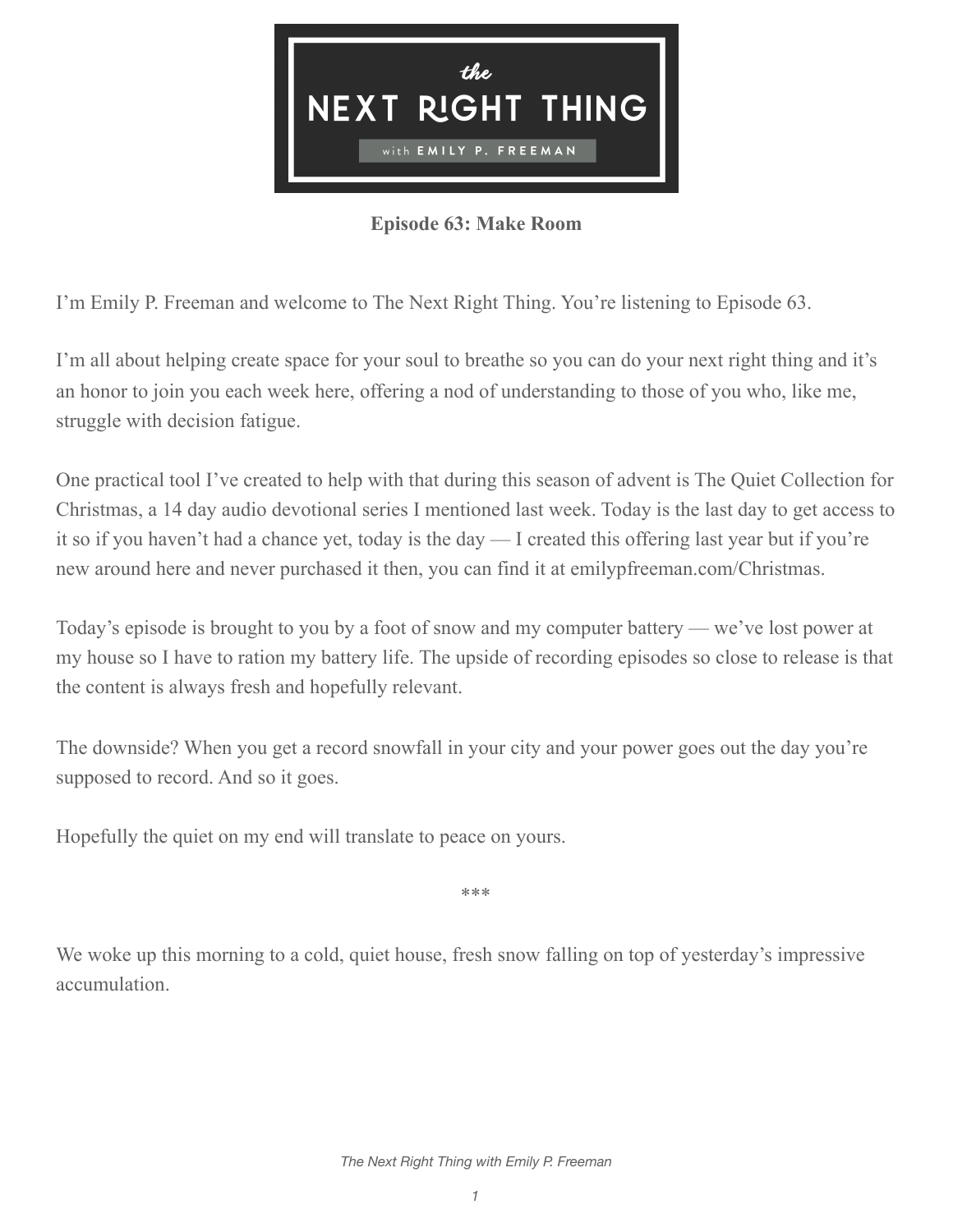John carried in wood and boiled water for coffee. I emptied the fridge of perishables and packed them with ice. We read by the light of candles and our fireplace, with blankets on our laps, hands wrapped around mugs of hot instant coffee.

Then I outlined this podcast episode for you with a pen on paper so basically, we're homesteaders now.

On Sunday as the snow fell and more kids started to show up at our house, looking for a place to sit and hot chocolate to drink, John suggested we push the sofa back from the rug - *It will make more room*, he said. *We can spread out,* he said.

And so we did — we pushed back the furniture to make more room.

Making room doesn't just happen. We have to do it on purpose.

In the end, we would get over a foot of snowfall in one day, the third largest recorded in one day in central North Carolina. This snow wouldn't leave a clean white blanket on our front lawn. Instead, the photos show a mostly white scene with rusty brown leaves dotting the ground because this is an early snow for us.

In December, the trees aren't quite finished shedding their leaves yet — and so when an early snowfall comes and the wind picks up, the branches make room to hold the snow by letting go their leaves.

Like Rahab, whose name means broad, large, a vast space of land, who betrayed her own people to assist the people of God, who made room for spies to find protection from capture, danger, and death, we, too, make room for righteousness and goodness to come take up residency within us.

Like Mary, the mother of God, who had never known a man, who had other plans for her life, who never asked for the choosing, we make room for the Holy interruption to come and weave life in unexpected ways at unplanned times for the sake of an unknown people.

Like the trees in my front yard shedding brown leaves as snow comes too much, too soon, we make room for something new even though it comes too fast, even though it might feel dangerous, even though we aren't quite ready. We make room.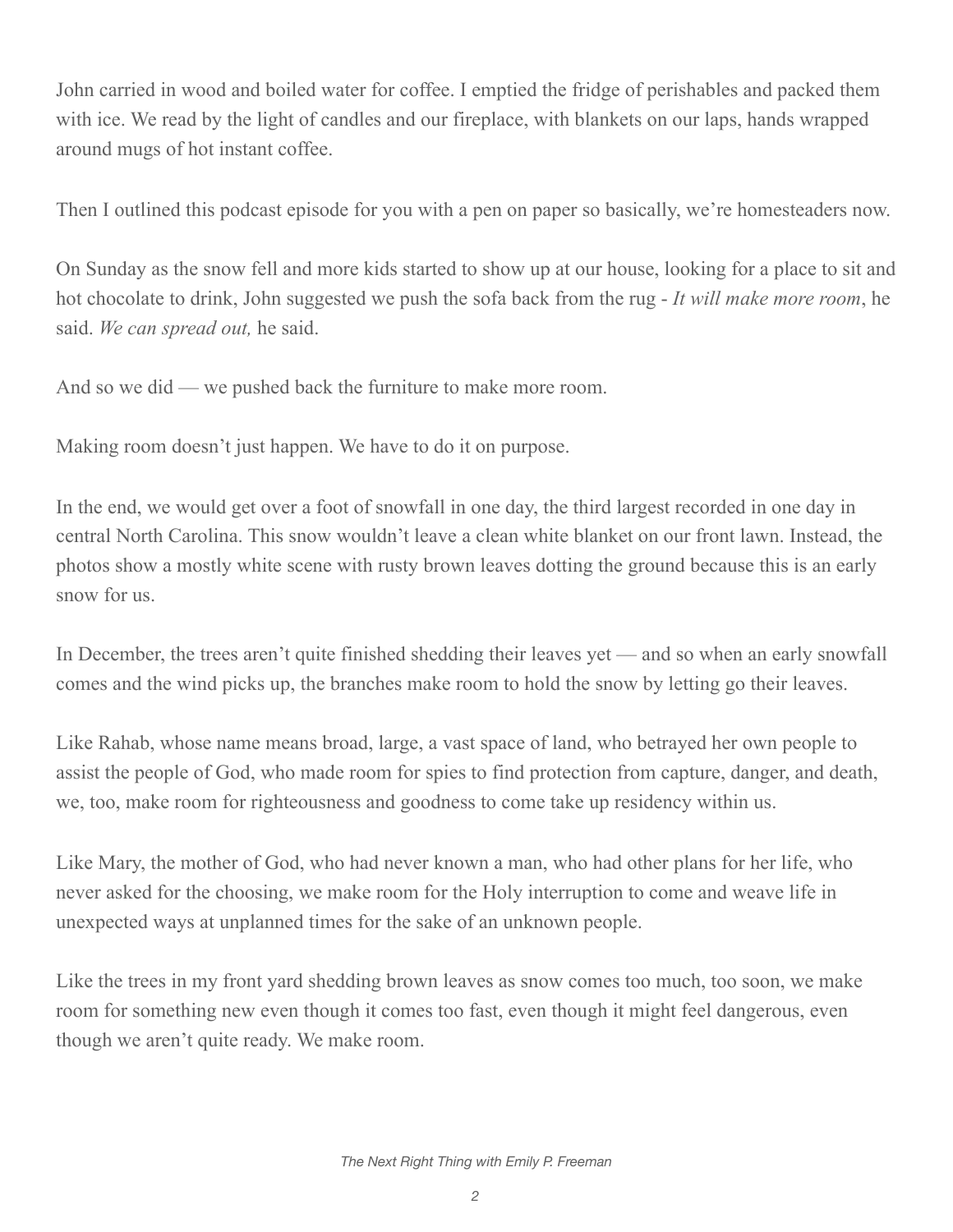This weekend we made room in the fridge for extra food, we made room in our schedule for kids to miss three days of school and for extra kids to come over and sled.

Today I make room for peace even though chaos ensues, I make room for hope even though my to-do list is longer than my not-to-do list.

Maybe your next right thing for today is to consider where you might need to make some room today.

Is there a room in your house you need to prepare to take the boxes from the corner to move the summer clothes into the closet and cover the bed with fresh sheets to make space for a guest?

Is there good, important work hiding beneath the clutter on your desk, keeping you distracted from your calling?

Are there clothes in your closet that no longer fit your body or your life stage?

Are you holding on to an old dream, a former relationship, a worn-out worry that's taking up too much space and cluttering up your heart?

Might you be willing to create space and make room for something new?

Is it time? Are you ready?

During Advent, it's true we wait expectantly. It's also true we're preparing for an arrival.

What does preparation look like for you today? Might it include creating some space? Making some room? Clearing some clutter and not just the kind you can see?

O God give us eyes to see the extra things we no longer need — both the kind we can touch and the kind invisible.

Be our counselor as we discern our next right thing. Be our priest as we confess the clutter we've allowed to crowd the way. Be our midwife as we steward new birth.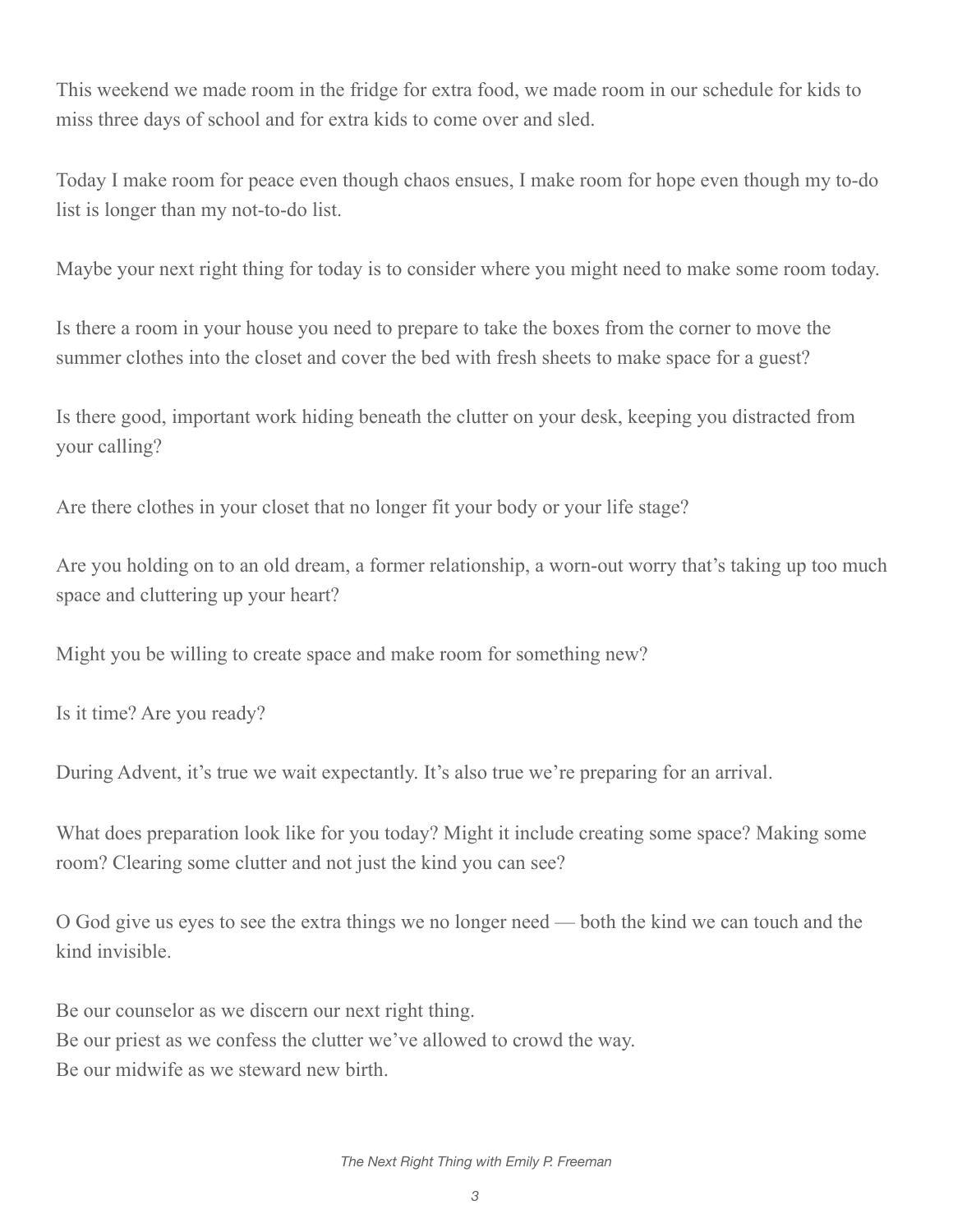Be our courage as we dare to be ruthlessly honest and relentlessly gentle with ourselves.

Glory be to the Father, and to the Son, and to the Holy Spirit: as it was in the beginning is now, and will be forever. Amen. Hallelujah.

\*\*\*

Thanks for listening to this short episode 63 of The Next Right Thing.

I hope, as always, to help create space for your soul to breathe and to help make room for your next right thing.

These episodes come once a week, as you know, but during a hectic December perhaps you would like some daily support — that's why I created The Quiet Collection for Christmas. For less than a dollar a day I'll deliver a short audio devotional straight to your inbox for the next 2 weeks, starting today.

Today is the last day for you to grab it before it disappears. What I'm hearing from listeners is it's helping to ease some of that seasonal anxiety that can creep up this time of year.

Thanks to Nadine from @thegildedleaf on Instagram who says "It's wonderful. My new routine for advent is 10 minutes beside the tree listening to you your beautiful words before the rest of the house wakes up and the hustle begins. Much needed."

And listener Shanna compares the collection to "the stillness of the falling snow on a winter night that's how I feel as I listen."

I'm so glad to hear that and I sure hope it's the same for everyone who listens.

You can find the collection by visiting [emilypfreeman.com/christmas](http://emilypfreeman.com/christmas) which we will of course link to in the show notes. My apologies to you if you're listening to this episode later in the week but because the collection delivers once daily, and because we have 2 weeks until Christmas, well math says today is the last day we can offer it so you'll get it all before Christmas day again that's why today Tuesday, December 11 is the last day to sign up for The Quiet Collection for Christmas at [emilypfreeman.com/](http://emilypfreeman.com/christmas) [christmas.](http://emilypfreeman.com/christmas)